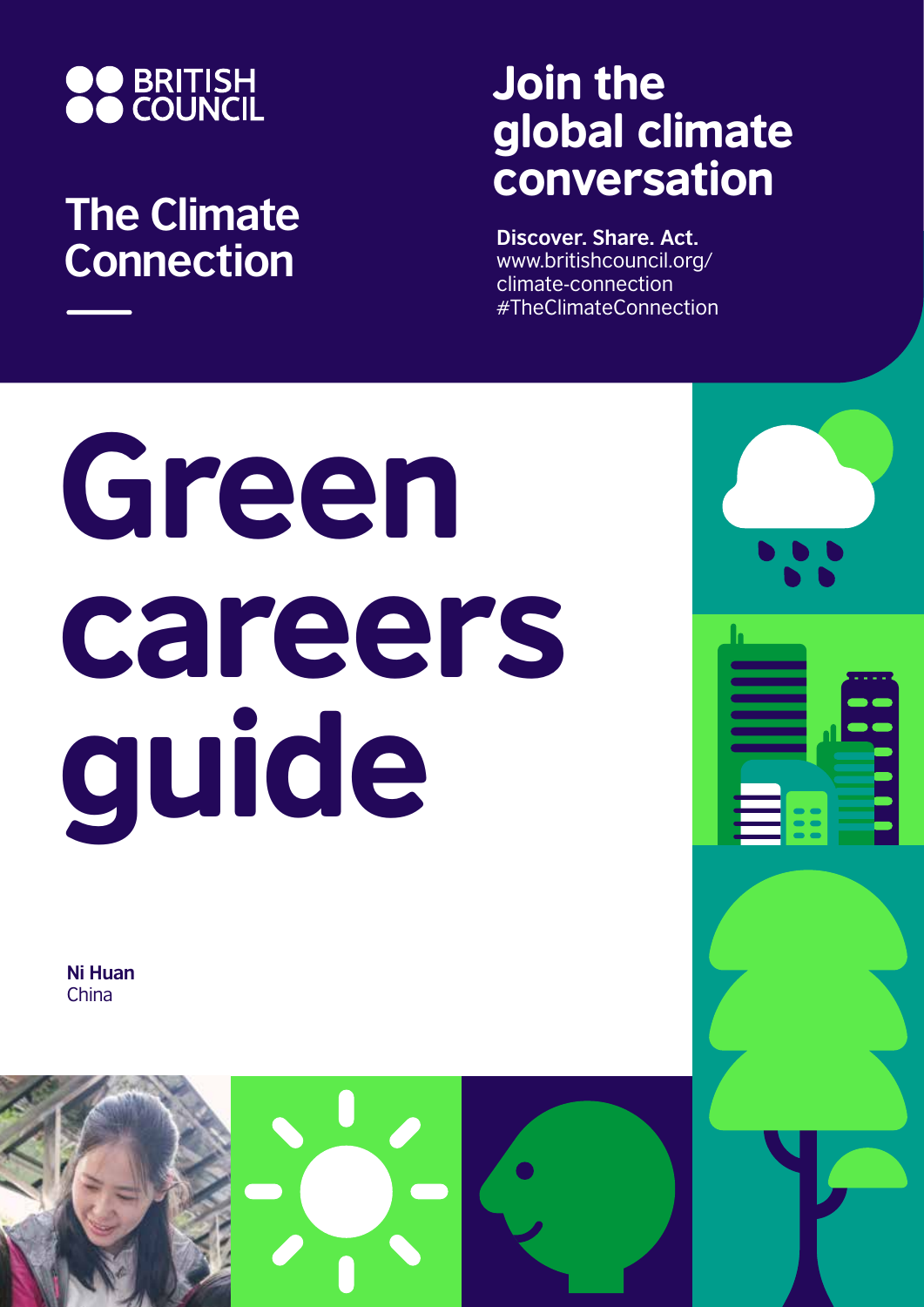## Ni Huan China



**In 2004, I was lucky enough to pursue my Master's Degree in Development Studies at the University of Cambridge with a Chevening Scholarship. Before I went abroad for the first time in my life, I had worked with a local bank for one year and worked for a DFIDfunded project in Chengdu for nearly 4 years, during which I learned about CSR (Corporate Social Responsibility) and Sustainable Development from a group of British experts.** 

My studies in Cambridge were colourful and enlightening. I applied for a small grant to do a business trip to Norwich to attend a conference organised by a local Chamber of Commerce - The conference was a "matchmaking" event for banks to meet eligible business clients. Bank managers spoke about environmental standards, urging small and medium enterprises to talk to environmental experts to avoid violating laws and regulations. These were exactly Green Finance policies that China has been advocating since 2006.

I had been working with PlaNet Finance, an international microfinance NGO, and IFC under the World Bank Group in Beijing for 3 years on environmental and energy efficiency financing after I returned to China in 2005. This was a valuable experience of participating in and witnessing how Chinese banking sector embraced innovative ideas of developing financial products from international organizations to tackle climate change issues and took part in carbon trading internationally. Many of my colleagues were from the UK. I came to know CDP, a London-based NGO, which sets internationally recognized carbon disclosure

standards, now representing the world's largest institutional investors requiring listed companies to manage and disclose carbon emissions.

In early 2009, I returned to the UK to join my husband and worked with a think tank under the then Ministry of Environmental Protection on green finance policy research in collaboration with UK-based organisations. I visited many excellent low carbon advisory companies and financial organisations in London, and introduced their expertise to high-emission sectors' industrial associations and the Chinese banking sector.

After my family relocated to Shanghai in 2012, I worked with UNEP FI and WWF China on a range of green finance initiatives until 2014, when my life and career were changed by climate change.

I set up an NGO in December 2015, because of my real experiences of climate change.

In the summer of 2013 we moved into a new property - the abnormally hot weather that summer made our front balcony burn. I started to look for solutions to a good sunshade until May 2014. I built a solar-powered sunshade. It was the first solar power station in China built with a thin film made from copper, indium, gallium and selenium that can be installed at home and it can generate power even during raining days. At that time, I originally only wanted to implement climate change policies that I personally have been focusing on at home, and then see how long it will take to receive subsidies as well as how efficient the new photo-voltaic materials were.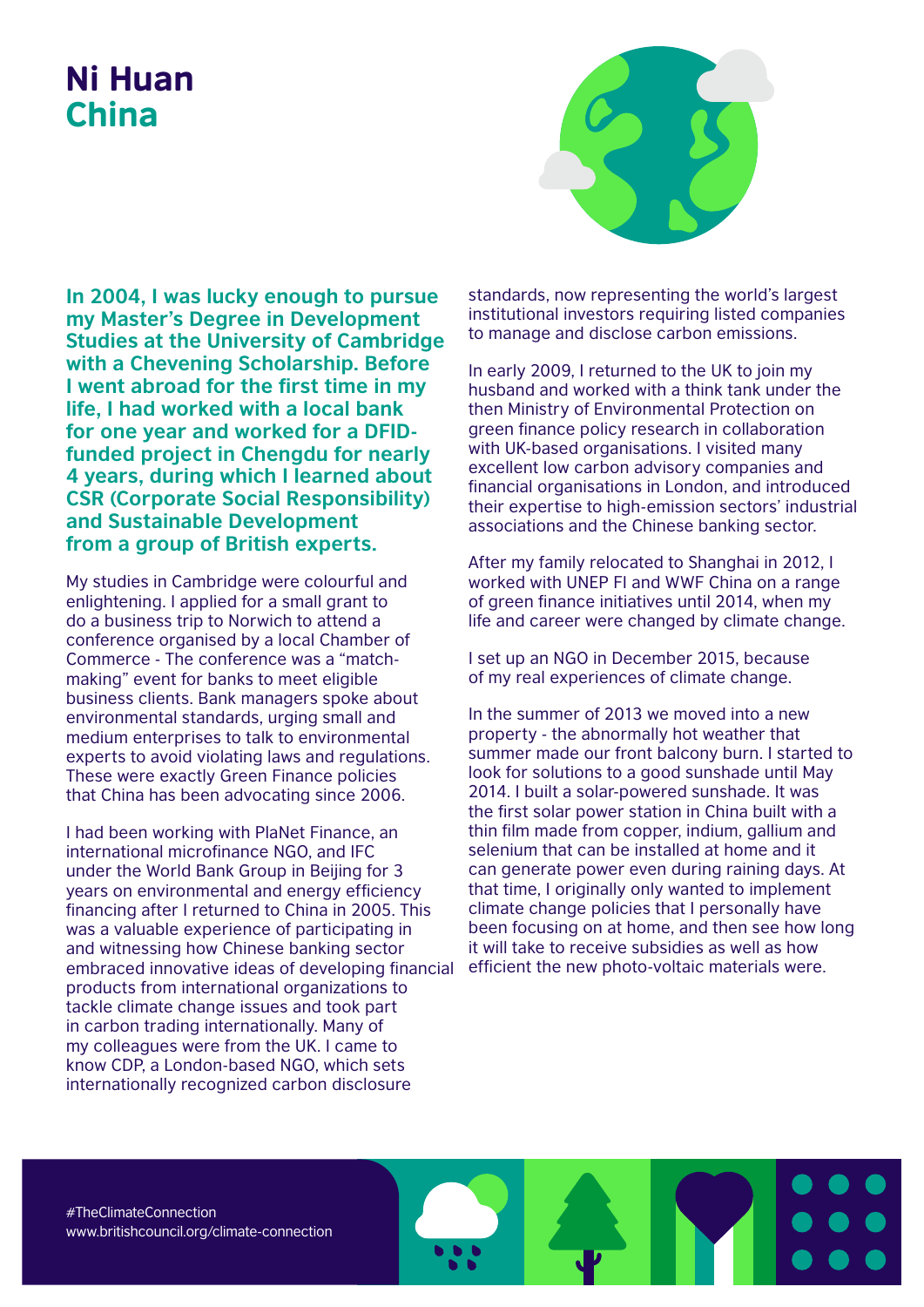

It attracted not only a range of media, but also a continuously growing enquiries of neighbours and community residents, most of whom were children. I found out that there had been a huge demand for families to learn from good example of green lifestyle and parents were happy to bring their kids to join green initiatives, at home or near their homes, to feel and experience sustainable development-related examples. These new demo cases inspired kids' imagination and passion toward green living although these cases are not available in public museums and very rare in real life communities. After an unexpected positive response from the market, Shanghai Green Light-Year, a community-based NGO came into being.

Within the first two years of operation, we carried out a number of community-led activities and scientific research projects aiming at promoting sustainable lifestyles for people in schools, businesses and society as a whole.

Two neighbourhood mothers joined me and we designed and implemented China's first 'Low Carbon Tour' connecting low carbon facilities in nearby university campuses and communities. We charge people for this 6-hour trip for 100 yuan per person. In the first year, we attracted more than 5000 people to the tour and the income contributed to 21% of the first year's income.

The Low Carbon Tour was inspired by my senior neighbours in Cambridge who were fans of plants and birds. They organised regular study tours in local communities to empower residents to learn about the history of the local plants and found evidence of how climate change has impacted local species and the breeding of insects.



**In 2016, I transformed my home into an environmental technology "museum", which has become the famous "resort" in the Low Carbon Tour. My home is now equipped with:**

1. A CIGS thin film solar plant.

2. An aquaponics system which automatically grows vegetables while raising fish to save water and recycle fish poo as nutrients to plants

3. A vertical farm using my kitchen waste as compost to realize zero waste of wet garbage

4. The first shared EV car charging station of Minhang District

5. An automatic dripping system to irrigating my vertical farm using the solar energy



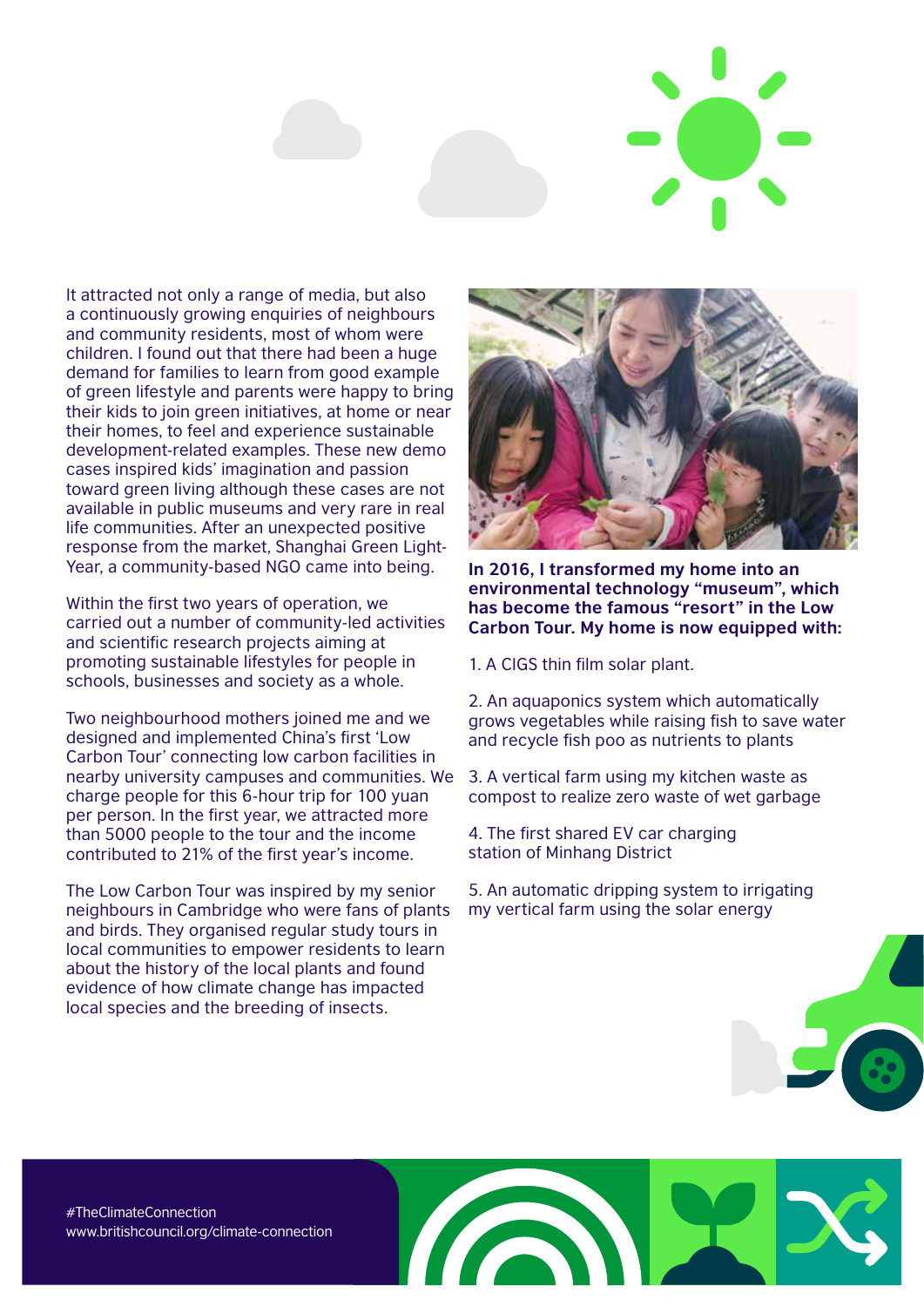#### **The impact of this grass-root NGO promoting low carbon lifestyles has some impact after four years' operation:**

• We have received over 30,000 people to enjoy 6 urban and rural Low Carbon Tour Routes in Shanghai, Jiangsu and Zhejiang.

• My home has received over 15,000 visitors from 15 countries, 70% of whom are children.

• 103 Director-General level officials from Communist Party Leadership Academy came to experience our Low Carbon Tour in 2017 to understand how low carbon policies were implemented at community level.

• 8 families in my community transformed their homes in a low carbon style and 2 joined us to open for public visits

• Over 250 families acquired composters to make their fertilizers for balcony plants

• Over 100 families bought EV cars and over 50 families installed solar roofing after visiting my home

• We trained 25 little volunteer narrators and over 150 students volunteered with us from 35 universities.

• My home was in the world's first documentary of energy transformation, Lighting Your Roof, produced by Greenpeace.

• 13 international media from 8 countries came to my home

• 27 low carbon and green DIY workshops were delivered to over 80 communities in four provinces in Eastern China.



• 56 articles written by teenagers who came to experience our programs published in national and provincial media.

• Over 30 students' environmental research projects under the Green Light-Year Research Academy have won national and provincial top awards.

Since 2018, UNESCO has been promoting Education for Sustainable Development (ESD). From the previous decade's development plan aimed at the 2030 United Nations Agenda for Sustainable Development, we have seen that developing education based on sustainable development is a lifelong learning process applicable to all age groups.

Within the first two years of operation, we aimed to improve the public's understanding of low-carbon lifestyles and hope the public take action to change their behaviour. As a result, in the second half of 2018 we decided to transform ourselves into a sustainable education institution. Over the past two years, we have experienced many complications during our transformation and growth, however we continue to exploring the feasibility of mainstreaming sustainable education in China.